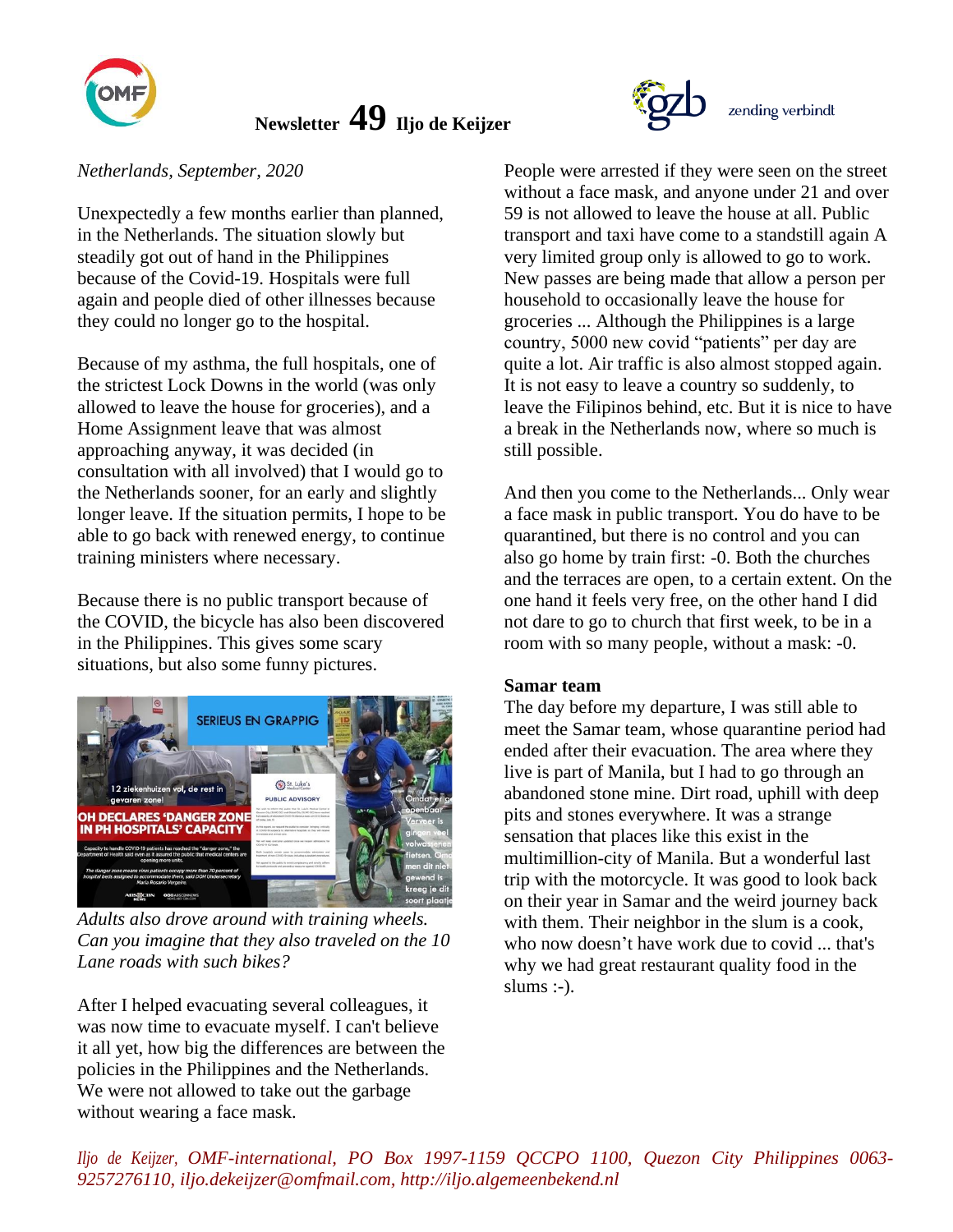

 **Newsletter 49 Iljo de Keijzer** 



*Samar team debrief*

It's hard to let the young church run itself... but we try to stay in touch and encourage them through messenger for the time being. Please keep praying for them.

#### **House**

I hope to find a temporary place to live near Wageningen. If you know anything affordable ?? It is not clear how it all will work out exactly. In the coming months it will become clear how the situation in the Philippines and in the Netherlands will develop further.

#### **Birthday**

This extrovert spent her birthday in quarantine :-( .. But mom, dad and brother came on a "garden visit" and online small parties along with hundreds of greetings via Facebook and WhatsApp made it a fun day. I even got to blow out an online candle at the last Langham meeting.



zending verbindt

*Zoom party after the Langham preaching meeting.*

### **Trainings shifted to online or postponed until next year.**

All major trainings have been canceled until the end of the year. Maybe we can do another training in Manila via zoom. In the other areas, the internet will be too bad for this.

For our Muslim team we have been working on a method for Bible study that works well in their context. (things like revenge killins, persecution, husband/wife relationships). Which takes into account the specific areas they have questions about regarding faith. I followed the training together with a colleague and now the rest of the colleagues still have to be trained. We also hope to be able to translate the material into Filipino.



*As much work as possible went online ... with or without a curious dog.*

*Iljo de Keijzer, OMF-international, PO Box 1997-1159 QCCPO 1100, Quezon City Philippines 0063- 9257276110, iljo.dekeijzer@omfmail.com, http://iljo.algemeenbekend.nl*